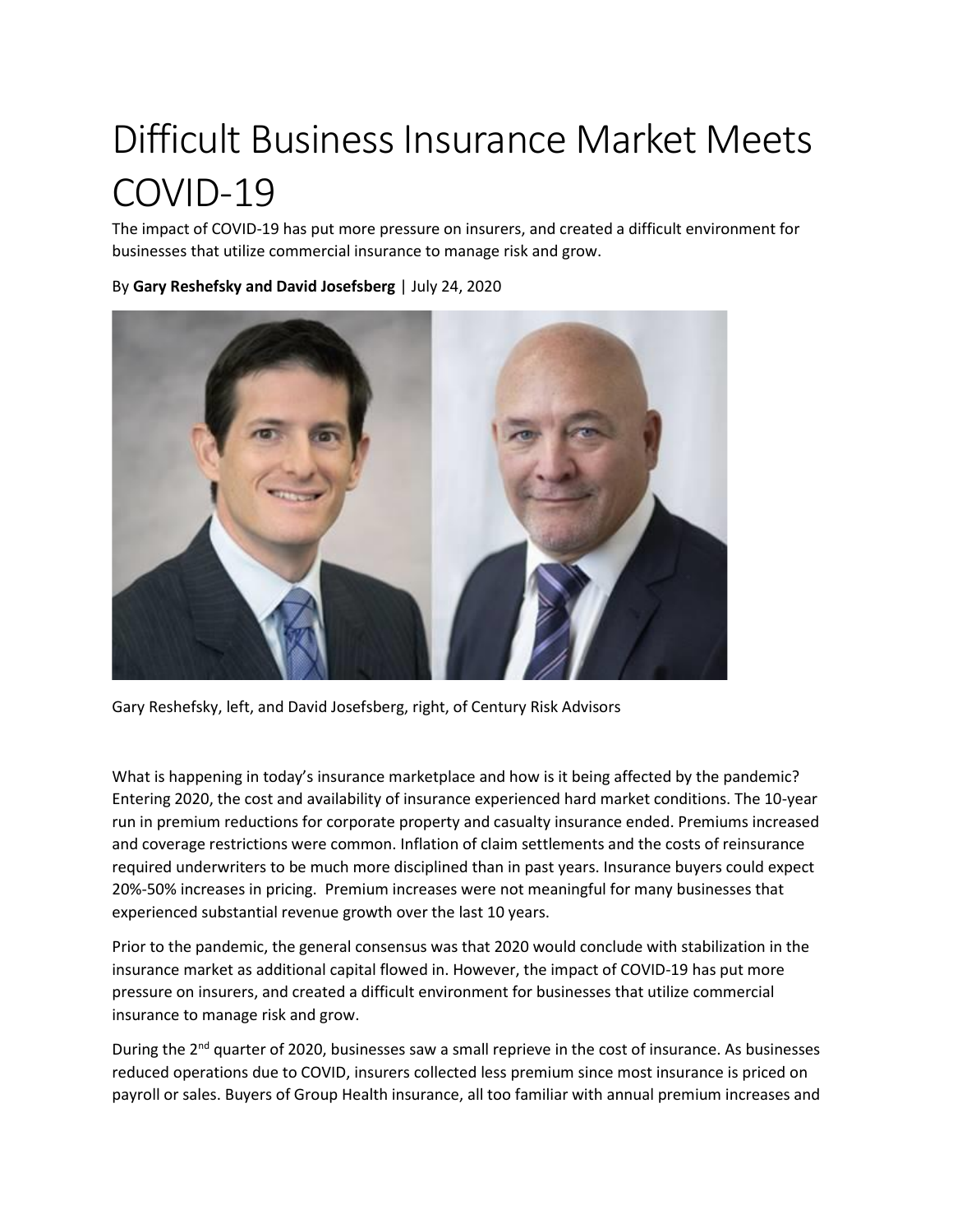reductions in coverage, experienced more flexibility from insurers. The reduction of employers and employees paying into the system provided buyers with more leverage to negotiate better terms from carriers. Health insurance carriers made accommodations to hold on to existing customers. With elective procedures and in-person doctor visits severely minimized over the last 90 days, the cost to provide coverage is being returned to employers.

However, at the mid-point of 2020, insurers experienced very difficult renewals of their reinsurance contracts. This means that insurers have more restrictions on the types of coverages they can offer their customers, types of industries they can underwrite, and how much capacity or limits they can offer. It all means a reduction in the number of customers they will insure, higher deductibles and higher premiums.

Industry estimates of COVID related insurance claims exceed \$80 Billion. Bottom line is that buyers of insurance will experience hard market conditions for the balance of 2020 and well into 2021.

The length of this article will not permit a granular explanation of every line of coverage, but major lines affected include:

*Property insurance* premiums are increasing regardless of construction quality. Insurers are tightening coverage terms to provide greater certainty on communicable disease exclusions, and taking a hard look that properties are insured for true replacement cost.

*Excess liability insurance* that businesses have historically bought to protect their balance sheets are difficult to procure. Most insurers no longer offer \$25 million excess general liability policies. Instead, insurers are maximizing their policies at \$10 million, and many are requiring primary general liability occurrence coverage to be \$2 million instead of \$1 million. Businesses seeking to maintain high limit coverage will pay double for lower limits. Brokers are piecing coverage together from multiple insurers sharing the risk.

*Directors and Officers ("D&O") coverage* purchased by businesses to provide personal protection to their boards and management teams are seeing both premium and deductible increases. Public companies of all sizes can expect a \$1 million deductible before coverage for the entity kicks in. New conditions are being added to restrict coverage. The D&O market was difficult before the pandemic. The distress that many businesses are experiencing caused by the economic slowdown are expected to give rise to increased shareholder claims.

*Employment Practices Liability Insurance* claims have increased. Employment suits alleging discrimination or unfair work from home/leave treatment have grown exponentially in recent weeks. Many of these claims are in the form of Class Action.

More disruption could occur if courts interpret that COVID related business interruption losses meet the definition of property damage. Pandemic liability claims going through the judicial process may or may not be minimized by Federal legislation. Many states have determined that COVID is a compensable workers compensation injury. Public/private solutions may also be developed to provide coverage for future pandemics. These will be similar to the Terrorism program that developed after 9/11 or the federal flood insurance program.